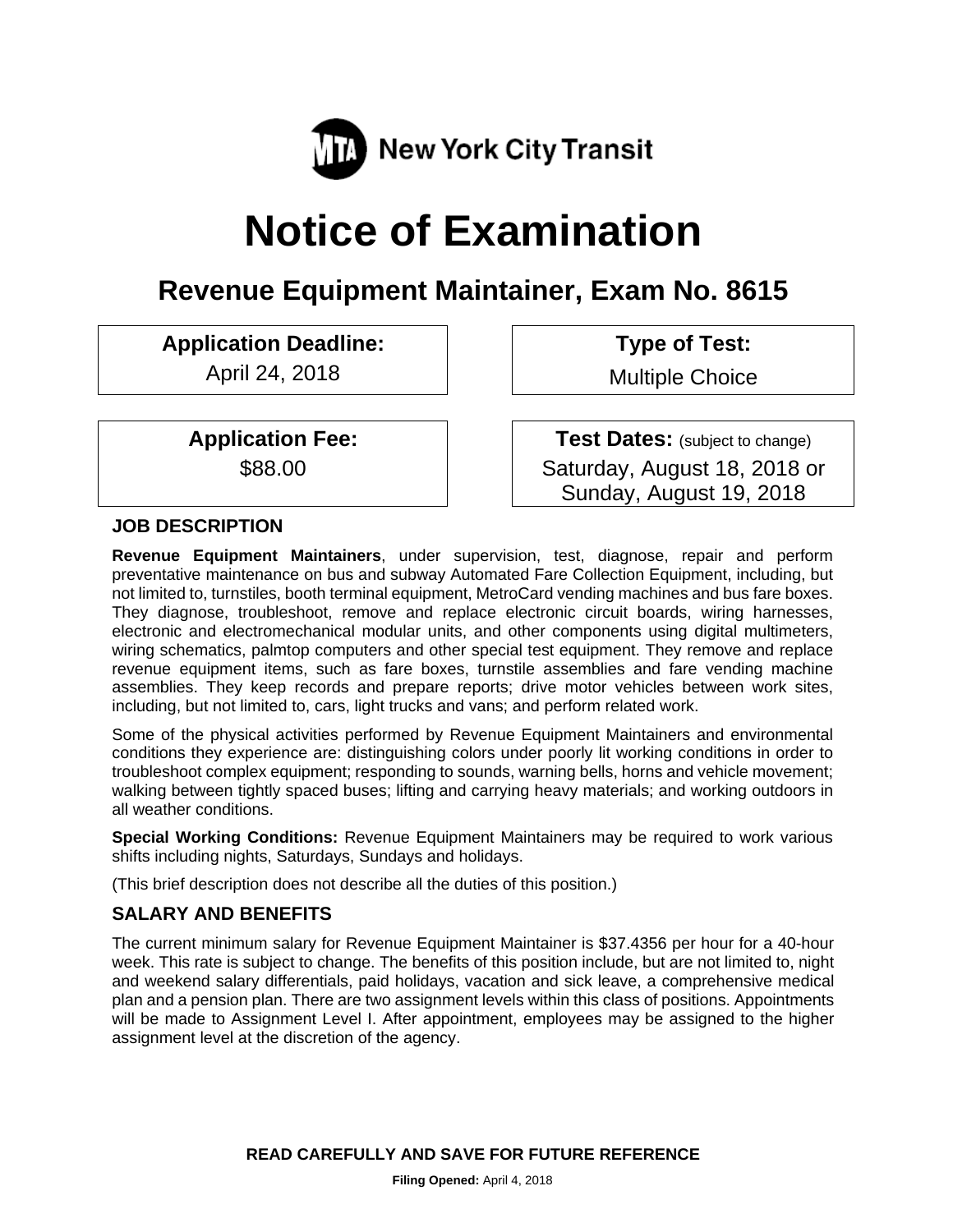# **HOW TO QUALIFY**

**Education and Experience Requirements:** By the **last day of the Application Period** you must meet the following requirements:

Three years of full-time journey-level experience (i.e. you must be a fully-trained, knowledgeable, experienced, proficient, and competent technician) in maintaining, testing, troubleshooting, calibrating and repairing equipment incorporating microprocessors, and related electronic equipment.

For the above journey-level experience to be credited, it must be **preceded by** one of the following:

- 1. Two years of full-time experience as a technician, technician's helper, apprentice or trainee performing or assisting in the work described above; or
- 2. Graduation from a trade school or technical school, with a major course of study in electrical, electronic, electromechanical, or computer technology, or a closely related field; totaling 600 hours; or
- 3. Graduation from a vocational high school with a major course of study in electrical, electronic, electromechanical, or computer technology, or a closely related field; or
- 4. An associate degree or higher in electrical, electronic, electromechanical, or computer technology, or a closely related field from an accredited college or university.

Vocational high school, technical school or trade school education must be approved by a State's Department of Education or a recognized accrediting organization. College education must be from an accredited college or university, accredited by regional, national, professional or specialized agencies recognized as accrediting bodies by the U.S. Secretary of Education, and by the Council for Higher Education Accreditation (CHEA).

You may be given the multiple-choice test before we verify your qualifications. You are responsible for determining whether or not you meet the qualification requirements for this examination prior to submitting your application. If you are marked "Not Qualified," your application fee will not be refunded and you will not receive a score.

# **REQUIREMENTS TO BE APPOINTED**

**Driver License Requirement:** At the time of appointment, you must have a motor vehicle driver license valid in the State of New York with no disqualifying restrictions that would preclude the performance of the duties of this title. If you have serious moving violations, a license suspension or an accident record, you may be disqualified. This license must be maintained for the duration of your employment.

**Drug Screening Requirement:** You must pass a drug screening in order to be appointed, and if appointed, you will be subject to random drug and alcohol tests for the duration of your employment. Additionally, if you have tested positive on a drug or alcohol test or had a refusal to test during preemployment or while employed by a Federal DOT-regulated employer during the applicable period, you must have completed the Substance Abuse Professional (SAP) process required by federal law in order to be appointed to this safety-sensitive position.

**Residency:** New York City residency is not required for this position.

**English Requirement:** You must be able to understand and be understood in English.

**Proof of Identity:** Under the Immigration and Reform Control Act of 1986, you must be able to prove your identity and your right to obtain employment in the United States prior to employment with MTA New York City Transit.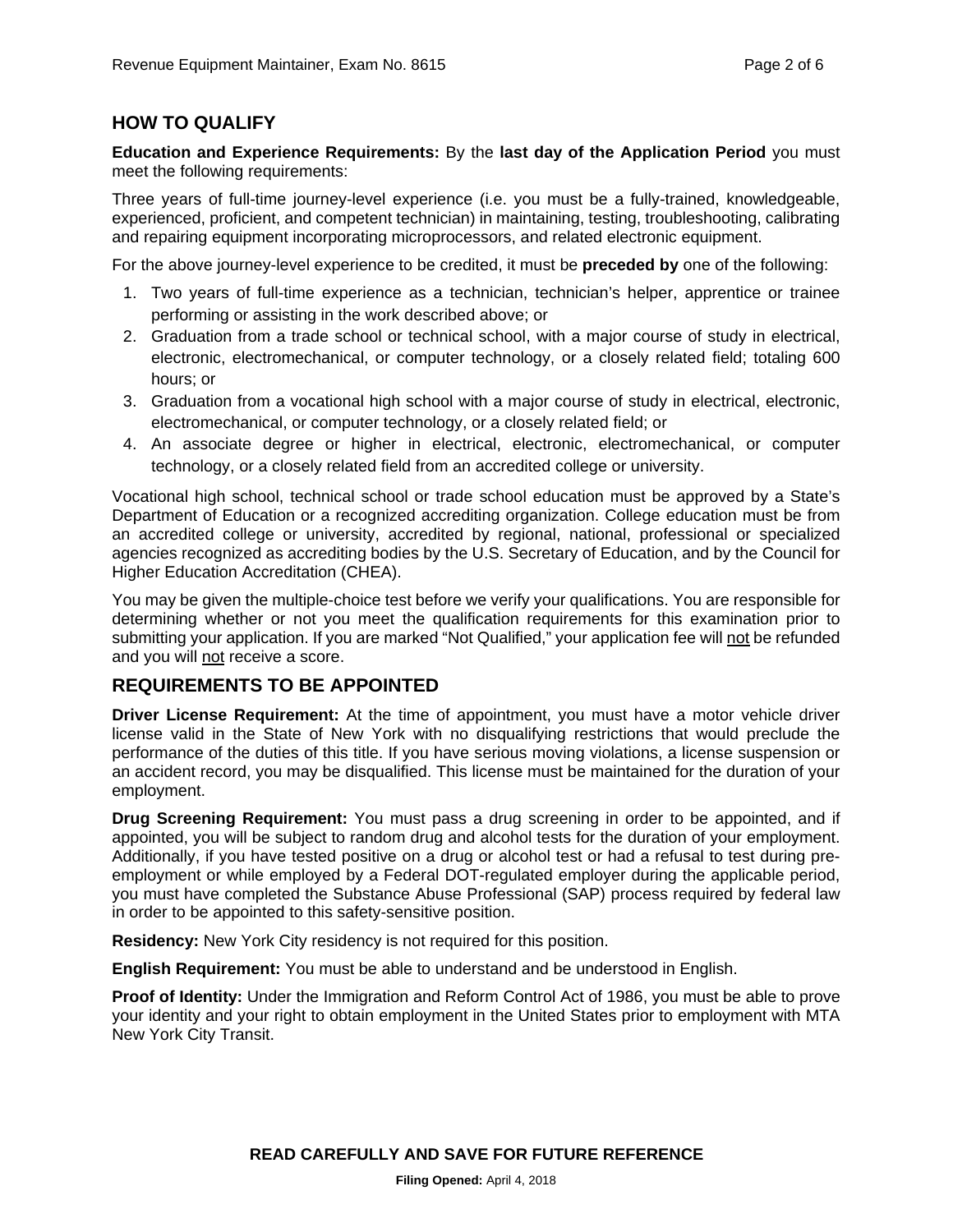# **HOW TO OBTAIN AN APPLICATION**

During the application period, you may obtain an *Application* for this examination online at http://mta.info/nyct/hr/appexam.htm or in person at the MTA New York City Transit Exam Information Center as indicated below.

**MTA New York City Transit Exam Information Center**: Open Monday through Friday, from 9 AM to 3 PM, in the lobby at 180 Livingston Street, Brooklyn, New York. Directions: take the A, C, F or R trains to the Jay Street-Metro Tech Station, or the 2, 3, or the G train to the Hoyt Street Station.

#### **REQUIRED FORMS**

- 1. **Application:** Make sure that you follow all instructions included with your *Application*, including payment of fee. Save a copy of the instructions for future reference.
- 2. **Education and Experience Test Paper:** Write your social security number in the box at the top of the cover page, and the examination title and number in the box provided. This form must be filled out completely and in detail for you to receive your proper rating. Keep a copy of your completed Education and Experience Test Paper for your records.
- 3. **Foreign Education Fact Sheet (required only if you need credit for your foreign education for this examination):** If you were educated outside the United States, you must have your foreign education evaluated to determine its equivalence to education obtained in the United States. The services that are approved to make this evaluation, as well as instructions on how to submit this evaluation are listed in the *Foreign Education Fact Sheet* included with your application packet. When you contact the evaluation service, ask for a "document-by-document" (general) evaluation of your foreign education.

# **HOW TO SUBMIT AN APPLICATION AND PAY THE APPLICATION FEE**

If you believe you meet the requirements in the "How to Qualify" section, you **must** apply by mail. MTA New York City Transit will **not** accept applications in person.

#### **Applications by Mail must:**

- 1. Include all of the required forms, as indicated in the "Required Forms" section above.
- 2. Be postmarked by the last day of the application period.
- 3. Be mailed to the address in the "Correspondence" section of this notice.
- 4. Include the appropriate fee in the form of a money order.

#### **The Money Order (Postal Money Order Preferred) must:**

- 1. Be made payable to MTA New York City Transit.
- 2. Be valid for one year.
- 3. Have the following information written on it: your name, home address, the last four digits of your social security number, and the exam title and exam number.

Save your money order receipt for future reference and proof of filing an *Application*.

#### **Cash and personal checks will not be accepted**.

**Application Fee:** This fee is generally non-refundable. Under special circumstances, you may be entitled to a refund. You should refer to the Department of Citywide Administrative Services (DCAS) Exam Regulations to determine if you are entitled to a refund prior to requesting one. You can refer to the bottom of the last page of this Notice of Examination for instructions on how to obtain a copy of the DCAS Exam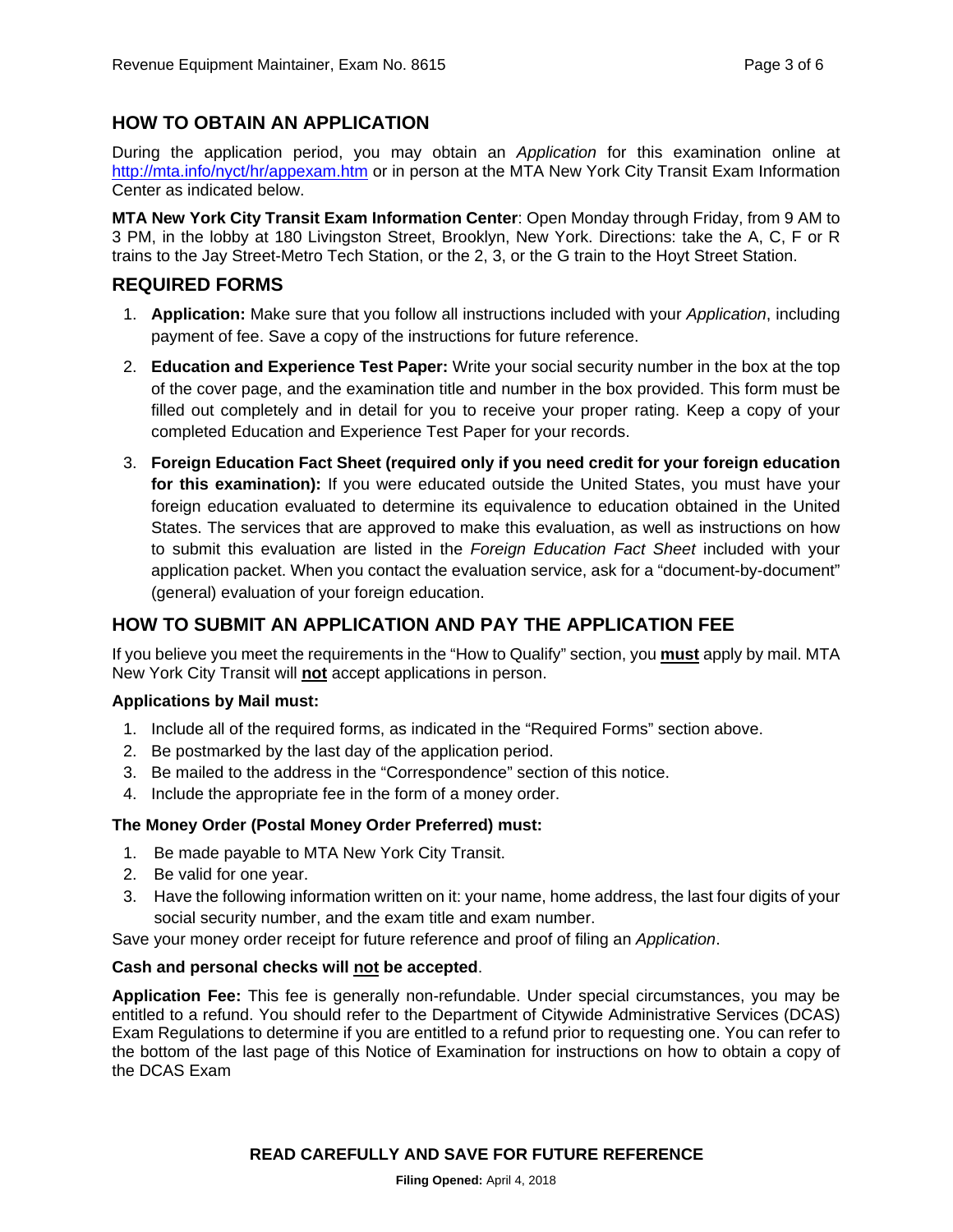#### **HOW TO SUBMIT AN APPLICATION WHEN REQUESTING A FEE WAIVER**

Applicants who wish to request a Fee Waiver must obtain an *Application* in person at the MTA Exam Information Center as indicated above and must submit the *Application* and required forms by mail to the address in the Correspondence section below **by the last day of the application period**.

MTA New York City Transit will not accept applications in person. Additional information on how to request an application fee waiver is available with the *Application*.

#### **ADMISSION LETTER**

An *Admission Letter* will be mailed to you about 10 days before the date of the multiple-choice test. If you do not receive an *Admission Letter* at least 4 days before the test date, you may obtain a duplicate letter at the MTA New York City Transit Exam Information Center (as indicated above). A paper copy of the *Admission Letter* is your ticket for admission to the test.

#### **THE TEST**

You will be given a competitive multiple-choice test. A score of 70 is required to pass this test. Your score on this test will be used to determine your place on an eligible list.

Veterans' or Disabled Veterans' Credit will be granted only to eligible passing candidates who request that such credit be applied. Veterans' or Disabled Veterans' Credit should be requested at the time of application, but **must** be requested before the date the eligible list is established. Claims for Veterans' or Disabled Veterans' Credit cannot be made once the eligible list is established.

The multiple-choice test may include questions on electrical and electronic theory; the maintenance, troubleshooting, and repair of electrical, electronic and mechanical equipment, including the selection and use of required tools and testing devices; reading and interpreting schematic diagrams and maintenance manuals; safe work practices, including first aid procedures; and other related areas.

#### **TEST ADMINISTRATION GUIDELINES**

**Warning:** You are not permitted to enter the test site with cellular phones, smart watches, beepers, pagers, cameras, portable media players, or other electronic devices. Calculators are permitted; however, they must be hand-held, battery or solar powered, numeric only. Calculators with functions **other than** addition, subtraction, multiplication and division **are prohibited.** Electronic devices with an alphabetic keyboard or with word processing, or data recording capabilities such as planners, organizers, etc. are prohibited. If you use any of these devices in the building at any time before, during, or after the multiple-choice test, you may not receive your test results, your test score may be nullified, and your application fee will not be refunded.

You may not have any other person, including children, present with you while you are being processed for or taking the test and no one may wait inside the test site while you are taking the multiple-choice test.

**Required Identification:** You are required to bring one (1) form of valid (non-expired) signature and photo bearing identification to the test site. The name that was used to apply for the exam must match the first and last name on the photo ID. A list of acceptable identification documents is provided below**.**  If you do not have an acceptable ID, you may be denied testing. Acceptable forms of identification (bring one) are as follows: state issued driver's license, state issued identification card, US Government issued passport, US Government issued Military Identification Card, US Government issued Alien Registration Card, employer identification card with photo, or student identification card with photo.

(Continued)

**READ CAREFULLY AND SAVE FOR FUTURE REFERENCE**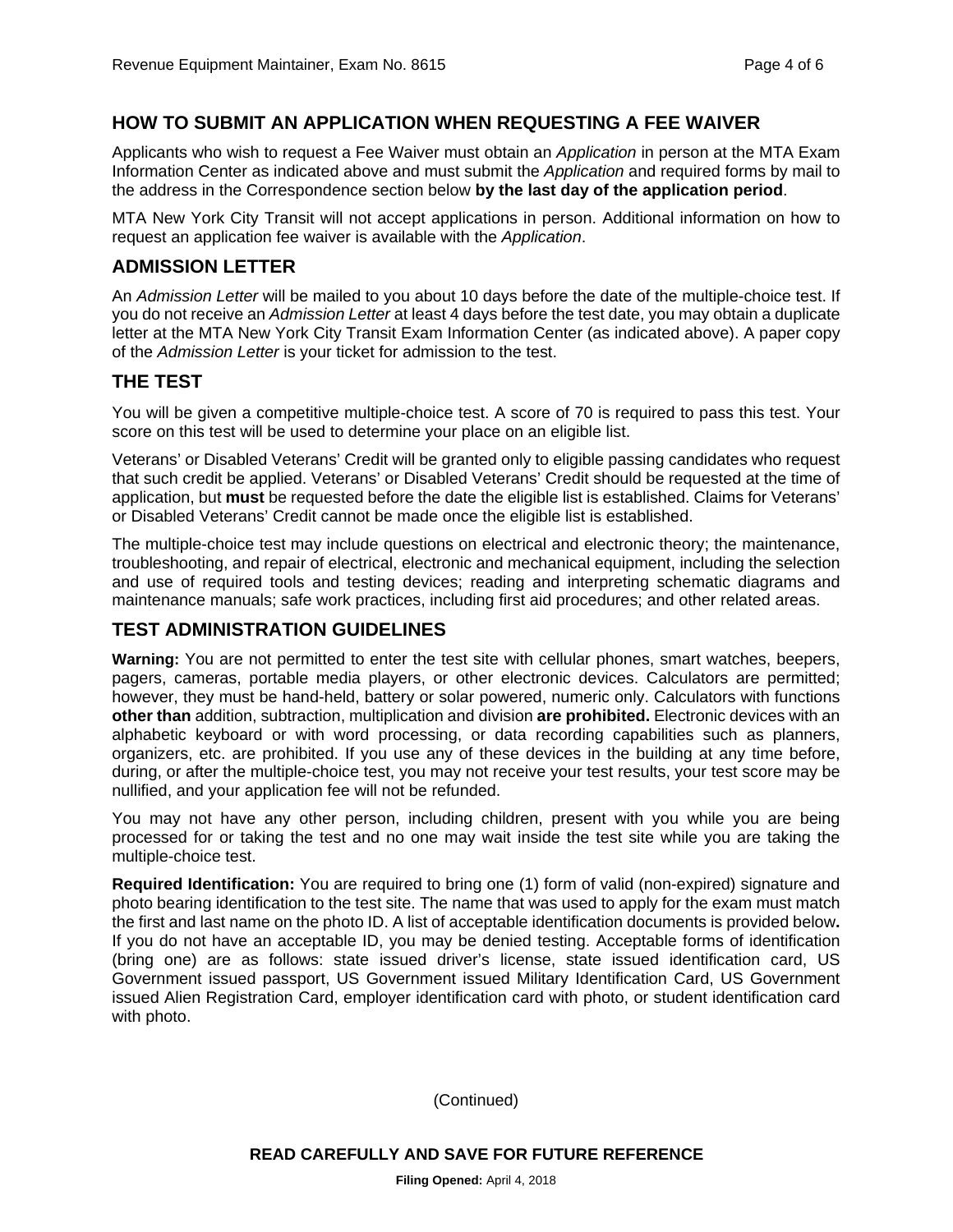# **TEST ADMINISTRATION GUIDELINES** (Continued)

Leaving: You must leave the test site once you finish the test. If you leave the test site after being fingerprinted but before finishing the test, you will not be permitted to re-enter. If you disregard this instruction and re-enter the test site, you may not receive your test results, your test score may be nullified, and your application fee will not be refunded.

#### **THE TEST RESULTS**

If you meet the education and experience requirements and pass the multiple-choice test, your name will be placed in final score order on an eligible list and you will be given a list number. You will be notified by mail of your test results. If you meet all requirements and conditions, you will be considered for appointment when your name is reached on the eligible list.

#### **ADDITIONAL INFORMATION**

**Probationary Period:** The probationary period for Revenue Equipment Maintainer is one year.

#### **SPECIAL ARRANGEMENTS**

**Special Test Accommodations:** If you plan to request special testing accommodations due to disability or an alternate test date due to your religious belief, follow the instructions included with your *Application* and mail your request to the address found in the "Correspondence" section below no later than 30 days prior to the first scheduled test date.

**Make-Up Test:** You may apply for a make-up test if you cannot take the [Types of Tests] test on the scheduled date for any of the following reasons:

- 1. Compulsory attendance before a public body;
- 2. On-the-job injury or illness caused by municipal employment where such applicant is an officer or employee of the City;
- 3. Absence from the test within one week after the death of a spouse, domestic partner, parent, sibling, child, or child of a domestic partner where you are an officer or employee of the City;
- 4. Absence due to ordered military duty;
- 5. A clear error for which MTA New York City Transit is responsible; or
- 6. A temporary disability, pregnancy-related, or child-birth related condition preventing you from taking the test.

To request a make-up test, mail your request with your documentation of special circumstances to the address found in the "Correspondence" section below within 60 days of your scheduled test date or make the request within 90 days following termination of your military duty.

#### **CORRESPONDENCE**

**Change of Contact Information**: It is critical that you promptly notify MTA New York City Transit of any change to your contact information (telephone number, mailing address and/or email address). You may miss important information about your exam(s) or consideration for appointment, including important information that may require a response by a specified deadline, if we do not have your correct contact information. To update your contact information with MTA New York City Transit you may:

- 1. Visit us at the MTA Exam Information Center;
- 2. Email us at examsunit@nyct.com, with the subject named 'Contact Info Update';
- 3. Mail us at the address below, with the words 'Contact Info Update' next to the exam title.

Your request must include your full name, exam title(s), exam number(s) and your old and new telephone numbers, mailing and/or email address.

(Continued)

#### **READ CAREFULLY AND SAVE FOR FUTURE REFERENCE**